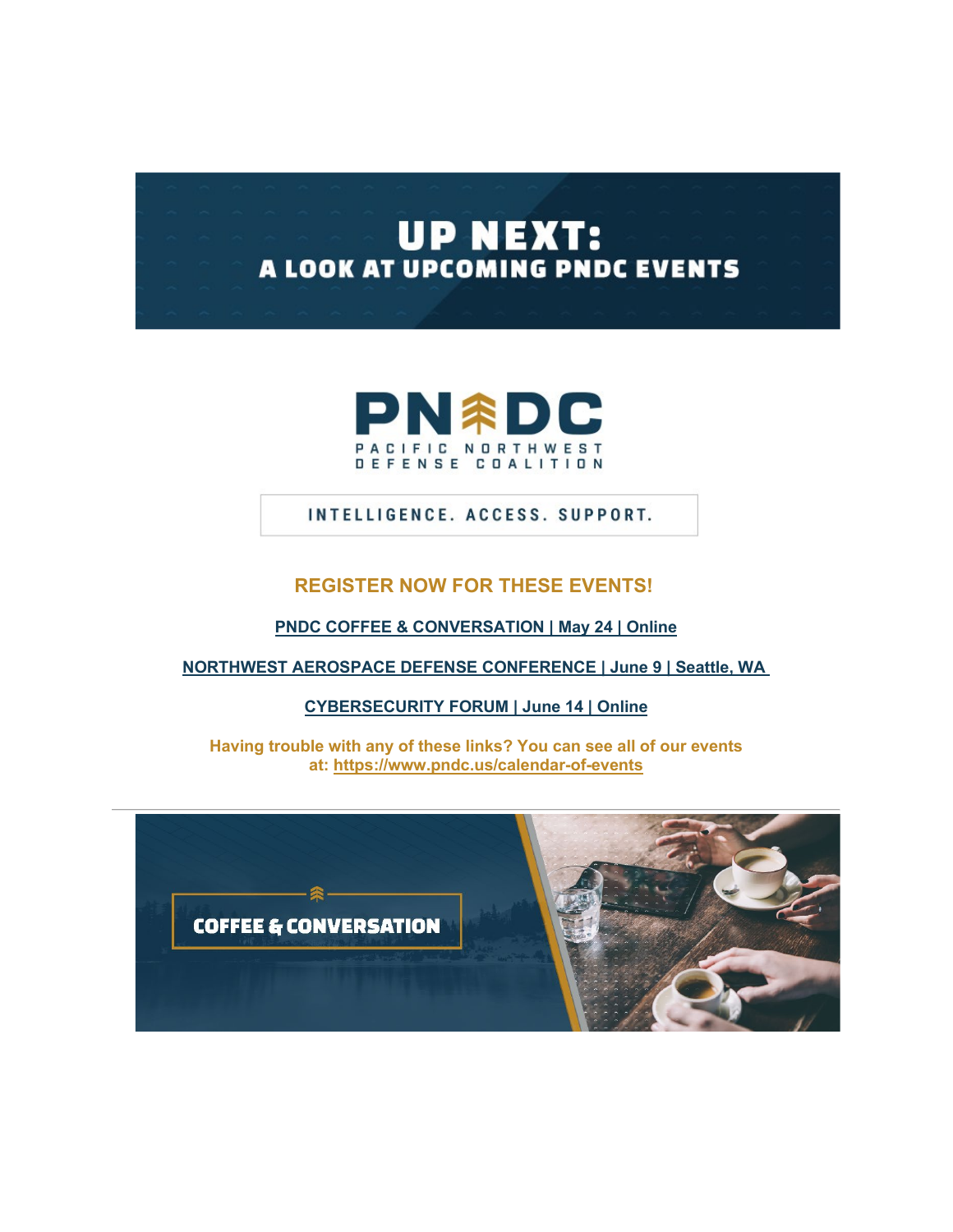## **PNDC COFFEE & CONVERSATION | May 24 | 10:00 AM - 11:30 AM (PST)** | **Online**

Join us to hear from Impact Washington and OMEP about their MEP services to businesses here in the Pacific Northwest. Come with questions and learn about opportunities in Washington and Oregon!

## **[REGISTER NOW!](http://pndc.memberclicks.net/message2/link/0c17d7ab-21df-42c6-988f-db2d587762f4/1)**



**NORTHWEST AEROSPACE DEFENSE CONFERENCE | June 9 | 8:00 AM - 5:00 PM (PST) | Seattle, WA**

As you develop your business strategy, join us to gather the market intelligence, trends, and analytics you need to navigate the changing landscape of the defense marketplace. Stay informed, make connections, network with peers, and grow your business at the Northwest Aerospace Defense Conference.

## **SPEAKER ANNOUNCEMENT**

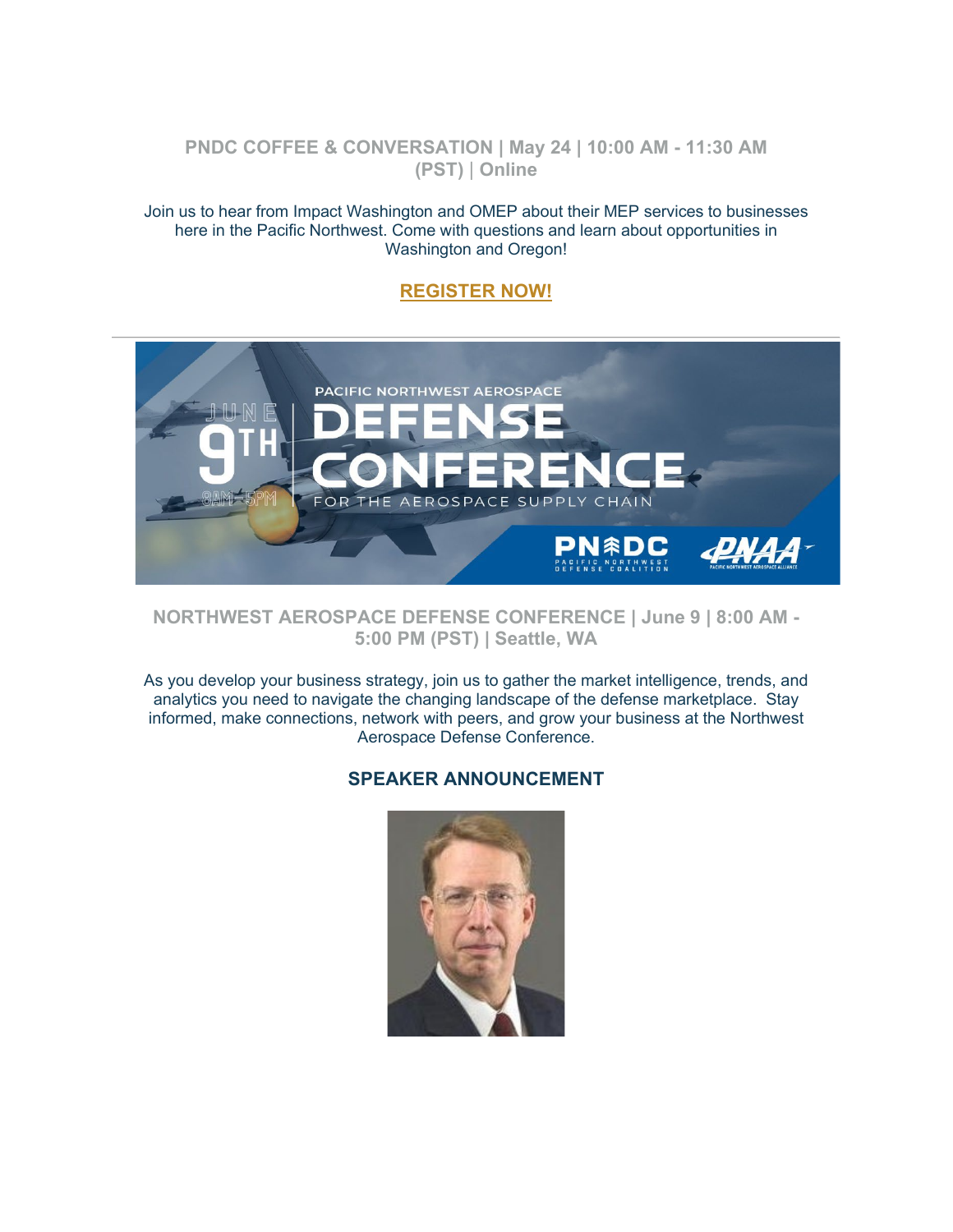We are pleased to welcome JJ Gertler, Director, The Defense Concepts Organization for a Pacific Northwest Aerospace Defense Overview.

**THANK YOU SPONSORS!**



**[REGISTER NOW!](http://pndc.memberclicks.net/message2/link/0c17d7ab-21df-42c6-988f-db2d587762f4/2)**



**CYBERSECURITY FORUM | June 14 | 9:00 AM - 10:30 AM (PST) | Online**

The Pacific Northwest has been the site for a pilot program to help manufacturers comply with cybersecurity requirements. Based on feedback from this program, we are launching a monthly check-in to provide relevant information… **and lots of time for your questions to be answered by our cybersecurity expert panel.** The content will be targeted to both management and technical staff working toward cybersecurity compliance with the Department of Defense's Cybersecurity Maturity Model Certification (CMMC) and other cybersecurity efforts.

# **[REGISTER NOW!](http://pndc.memberclicks.net/message2/link/0c17d7ab-21df-42c6-988f-db2d587762f4/3)**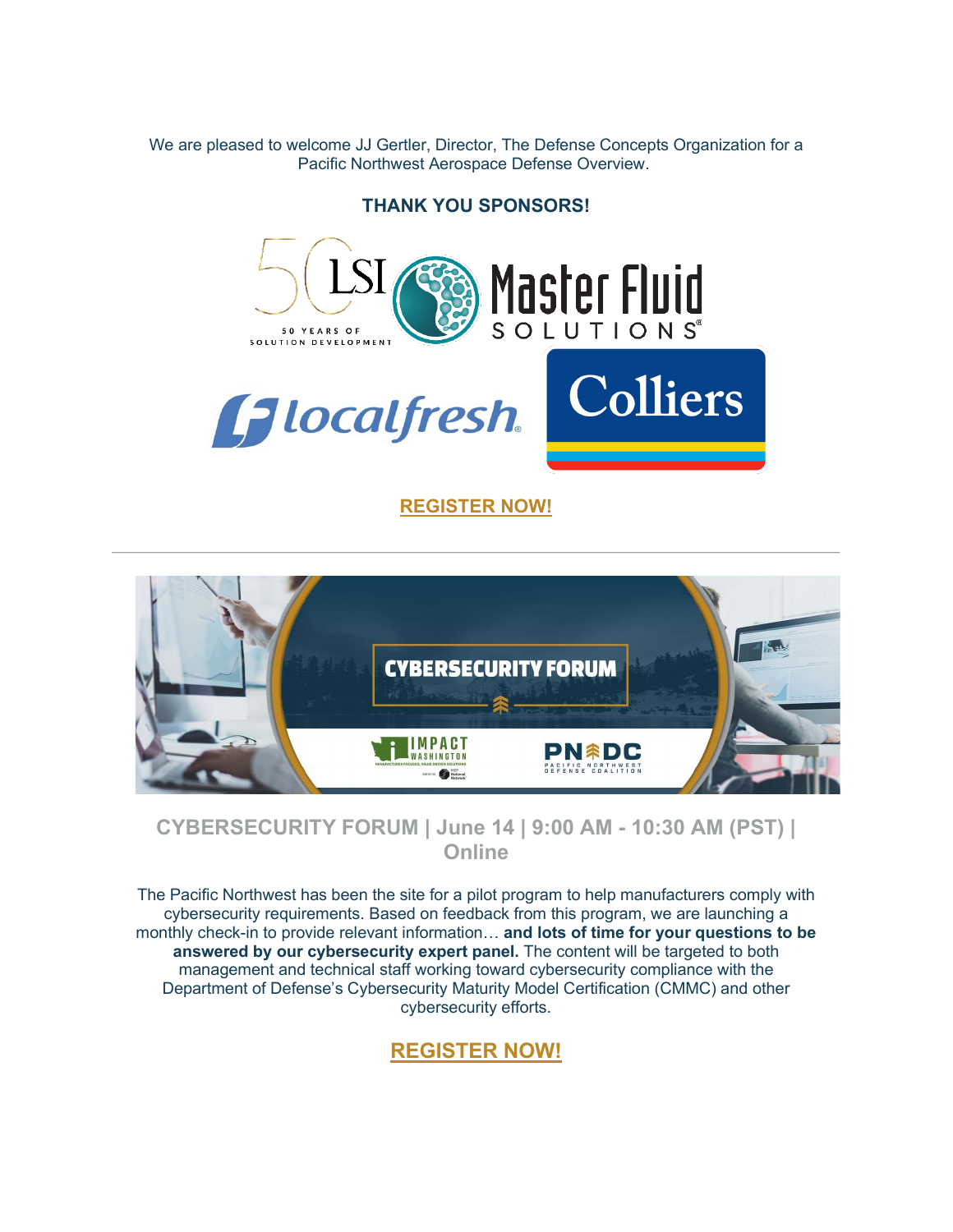

# **EUROSATORY 2022 IN USA SECURITY AND DEFENSE PAVILION | June 13 - 17 | Paris, France**

This year, PNDC will be hosting a booth at the Eurosatory trade show featuring five pacific northwest businesses. If you also plan to be in attendance, please reach out to Denise Ryser. We would love for you to stop by our booth for a visit or join us for a stroll around the showroom floor.

# **Denise Ryser: [denise@pndc.us](mailto:denise@pndc.us)**



## **WEBINAR - AEROSPACE SECTOR IN INDIA**

Next month, the Washington State Department of Commerce will be hosting a webinar in partnership with the International Advisory Council, Paras Defense, and The US Commercial Services. This webinar seeks to educate interested parties on the opportunities in aerospace in the Indian market. If you're interested in expanding into an international market, click the link below to view their flyer.

# **[LEARN MORE](http://pndc.memberclicks.net/message2/link/0c17d7ab-21df-42c6-988f-db2d587762f4/5)**

**THIS WEEK'S SUSTAINING MEMBER SPOTLIGHT:**